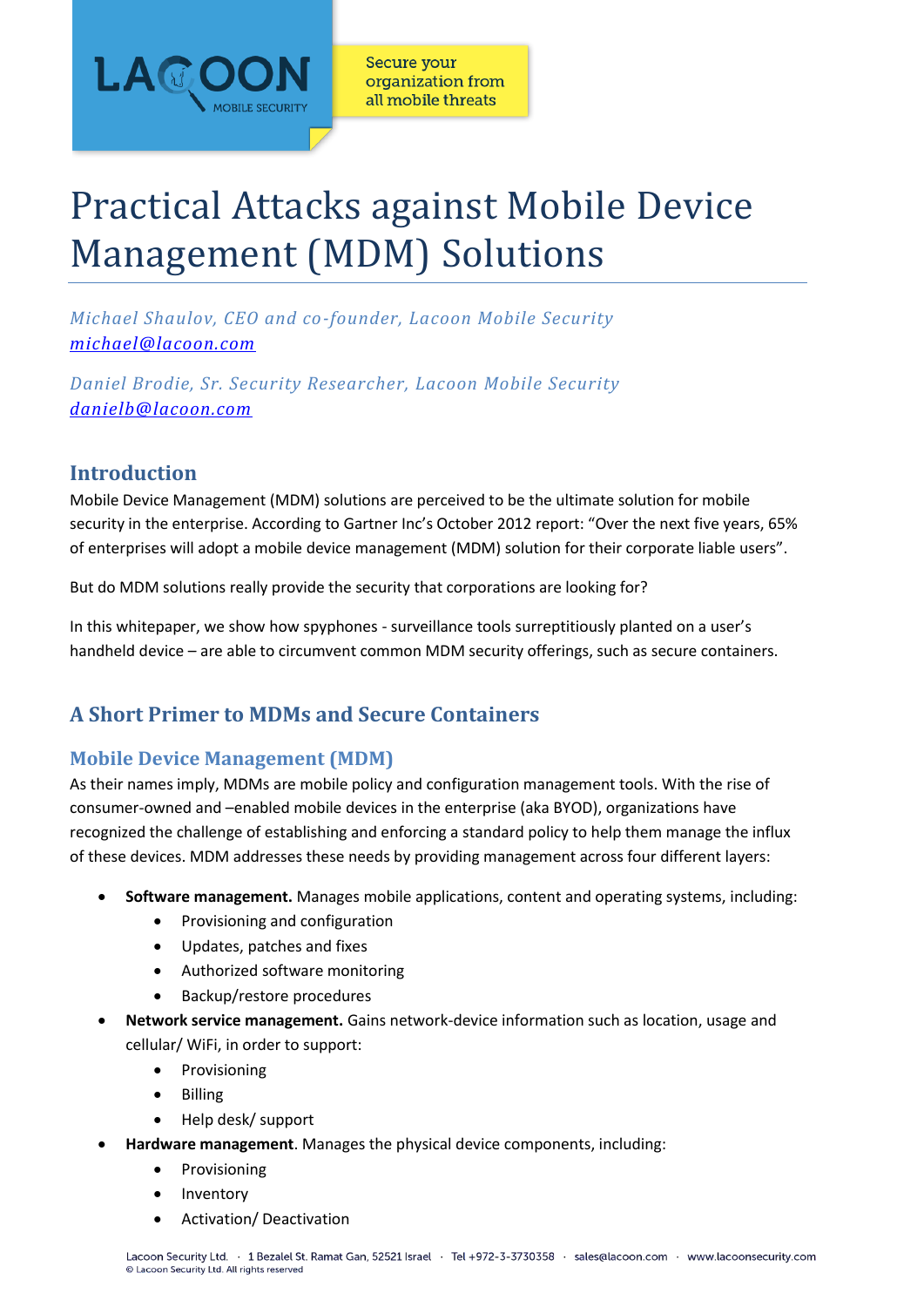

- Performance
- **Security management**. Enforcement of security policies, including:
	- Remote wipe
	- Remote lock
	- Secure configuration enforcement
	- **•** Encryption

## **Secure Containers**

Secure containers separate between business and personal data on the mobile and prevent business critical data from leaking out to unauthorized individuals. This is done by encrypting the data on the phone and providing additional data security features, such as copy-paste DLP. A common scenario for secure containers is to enable companies to perform a "remote-wipe" only on an ex-employee's business data, rather than removing all mobile data. Thus relieving the anguish (and possibly, also the legal ramifications) of deleting the employee's personal photographs as well.

Popular MDM tools offered with the additional layer of a secure container include: MobileIron, AirWatch, FiberLink, Zenprise and Good Technologies.

#### **How do secure containers work?**

The secure container runs in the mobile's OS supplied sandbox, where the separation between business and personal data is implemented through encryption. All business data in the container is encrypted. In addition, all communications with enterprise assets such as the Exchange Server and cloud-based corporate apps, are performed under SSL encryption.

In particular, for iOS, Apple provides additional APIs for MDM solutions which are unavailable to regular iOS apps. These may be used to retrieve information and manage policies. However, the MDM solutions are still restricted in their enforcement capabilities.

## **The Mobile Threatscape**

Looking at the mobile threat landscape, there are two separate categories of malicious mobile applications:

- 1. **Mass Mobile Malicious Apps.** These are consumer-oriented malicious applications with the obvious financial motivation. Examples of such malicious apps include apps that monetize on premium text, dialers, SMS spammers, and mobile banking trojans. These types of applications are not considered too sophisticated. Typically, the malware developer places the malicious tool on Google Play – or other third party application market – in hopes of reaching as many downloads as possible. Further, as a consumer-focused mass malware, a device infected with one of these apps does not have much impact on an organization.
- 2. **Targeted Mobile Attacks, aka Spyphones.** These are mobile surveillance software installed on particular individuals. Once installed, spyphones are privy to all data on the mobile, as well as to all communication passed on the device.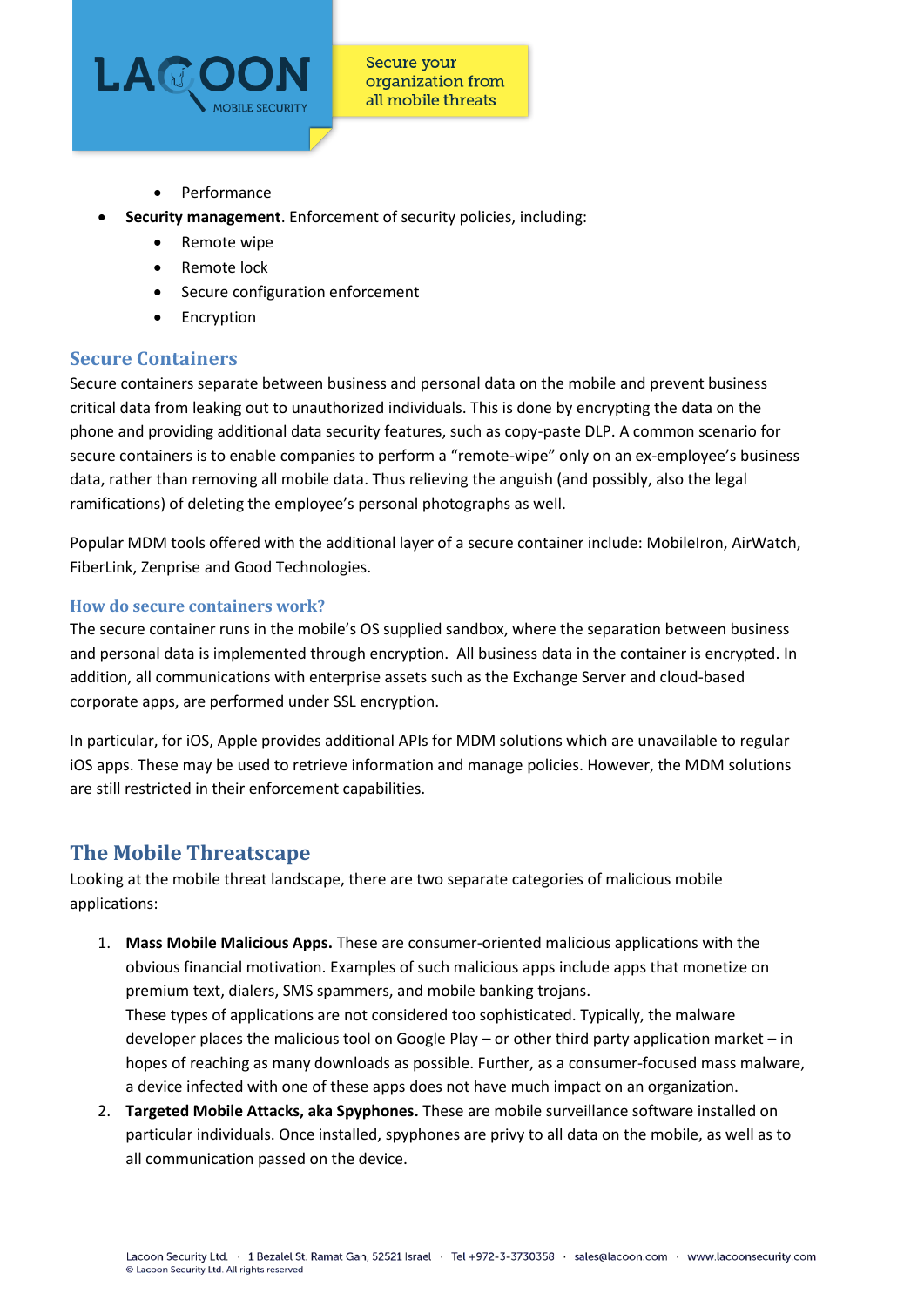

As opposed to the mass malware apps, spyphones are installed on a per-device basis. Accordingly, attackers invest heavily in discovering, creating and developing new techniques to install and hide spyphones on the user's device.

This type of malicious software is used to target the organization, with the goal of cyberespionage. As such, the impact of such an attack on the organization is extremely high – from gaining access to corporate emails and exfiltrating memos discussing the company's roadmap, to recordings of confidential phone calls and board meetings.

Spyphones are not used only against high-end targets. Private individuals have been known too to be victims of spyphones - for example, in the case of cheating spouses.

# **Spyphone Capabilities**

Most spyphones provide, at a minimum, the following capabilities which may prove to be costly to the business:

- **Eavesdropping and surround recording.** Examples: listening in real time on customer calls and recordings of board meetings.
- **Extracting call and text logs.** Examples: text messages which contain board meetings follow-ups and voice memos.
- **Tracking location.** Examples: tracking the location of executives at key accounts meetings.
- **Snooping on corporate emails and application data**. Examples: retrieving corporate emails regarding upcoming M&A activity.

## **The Range of Spyphones**

Lacoon's Mobile Threat Intelligence (MoTI) arm identified more than 50 families of spyphones. These spyphones run the gamut from dedicated high-end groups targeting specific nations and corporations, to low-end software targeting the private consumers.

Some publicized examples of spyphones from the high-end of the spectrum include:

- FinSpy, by The Gamma Group (August 2012, March 2013) <http://bits.blogs.nytimes.com/2012/08/13/elusive-finspy-spyware-pops-up-in-10-countries/>
- LuckyCat (July 2012) [http://www.darkreading.com/mobile-security/167901113/security/attacks](http://www.darkreading.com/mobile-security/167901113/security/attacks-breaches/240004623/luckycat-apt-campaign-building-android-malware.html)[breaches/240004623/luckycat-apt-campaign-building-android-malware.html](http://www.darkreading.com/mobile-security/167901113/security/attacks-breaches/240004623/luckycat-apt-campaign-building-android-malware.html)
- Red October's mobile component (January 2013) [https://threatpost.com/en\\_us/blogs/rocra-espionage-malware-campaign-uncovered-after](https://threatpost.com/en_us/blogs/rocra-espionage-malware-campaign-uncovered-after-five-years-activity-011413)[five-years-activity-011413](https://threatpost.com/en_us/blogs/rocra-espionage-malware-campaign-uncovered-after-five-years-activity-011413)
- Android-targeted malware against Tibetan activists (March 2013) [http://www.forbes.com/sites/parmyolson/2013/03/26/first-known-targeted-malware](http://www.forbes.com/sites/parmyolson/2013/03/26/first-known-targeted-malware-attack-on-android-phones-steals-contacts-and-text-messages/)[attack-on-android-phones-steals-contacts-and-text-messages/](http://www.forbes.com/sites/parmyolson/2013/03/26/first-known-targeted-malware-attack-on-android-phones-steals-contacts-and-text-messages/)

At the lower end of the spectrum are mobile surveillance tools which most commonly portray themselves as promoting parental controls and spouse monitoring. The operators of these tools follow a SaaS business model where the exfiltrated data is stored and managed as a dedicated cloud service. Similarly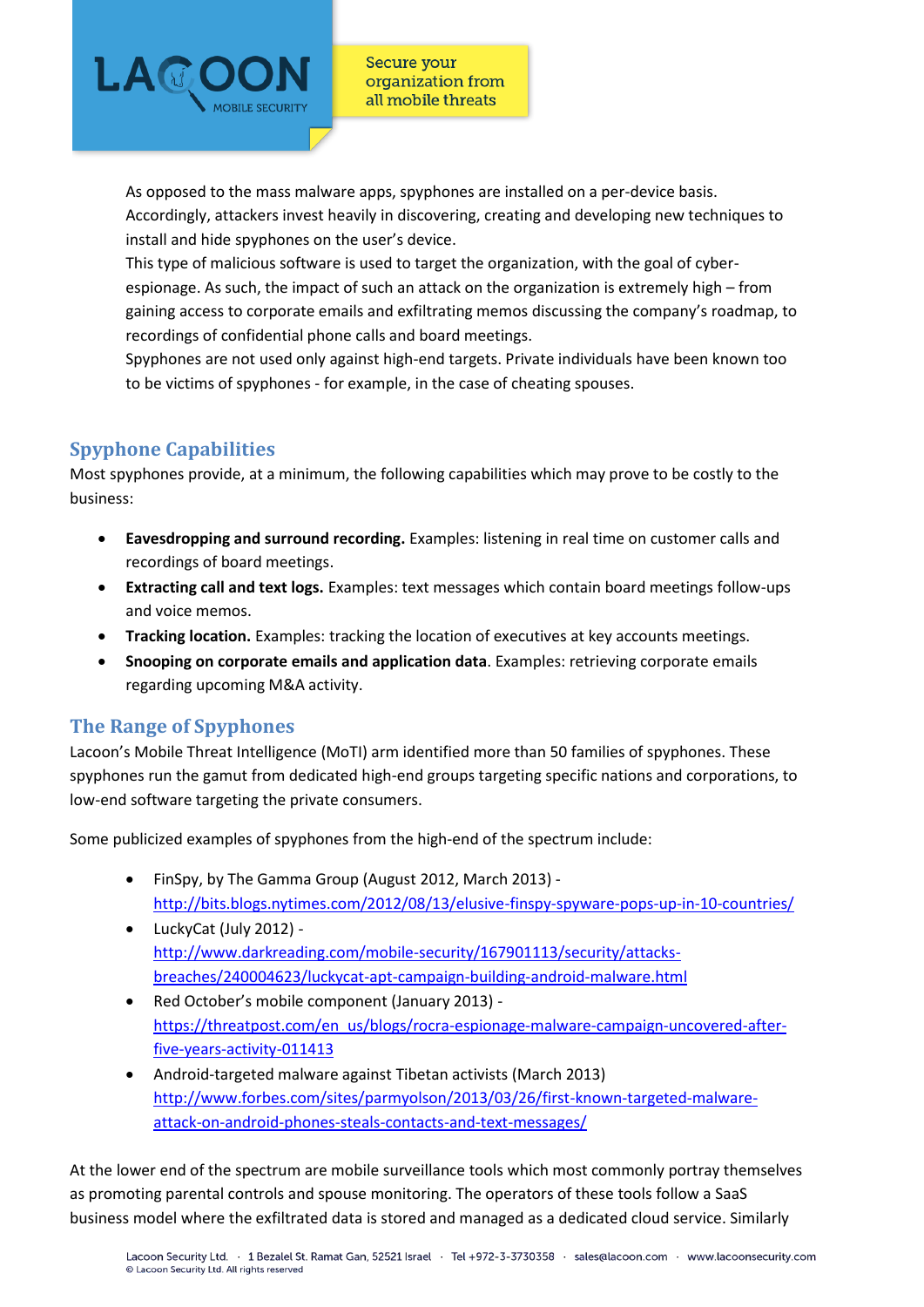

to a well-run business, the operators of these tools promise professional world-wide support. Their GUI is simple and user-friendly to enable all users – from the tech-savvy to the technologically impaired – to run their service.

The difference between the military and non-military grade mobile surveillance tools? The device infection vectors and accordingly, their cost. Current estimates hold nation-targeted spyphones at \$350K<sup>1</sup>. In the meanwhile, the commoners-targeted tools follow a monthly low licensing modelsometimes as low as \$4.99.

The amazing part is that the end-result is essentially the same on the targeted devices. So for just a bit more than the price of a Starbucks latte, an attacker can purchase a surveillance tool with nearly identical capabilities to that of a top-end spyphone.

## **Spyphones in the Wild**

To paint a better picture of how common spyphones are in the wild, Lacoon Mobile Security partnered with global cellular network providers to sample 500,000 subscribers.

It is important to note that the samplings was done on a statistically diverse group of cellular network users and that there was nothing to suggest a higher usage of spyphones than the usual.

This type of monitoring provided real-time insights on the infection rates of the different devices. In addition, it allowed the content inspection of the communications to C&C servers of 17 different spyphone distributors and the analysis of the data that the attackers gathered from users' mobile devices.

## **Survey Findings**

1

**Infection Rates**.

The first sampling showed that 1 of 800 devices had a spyphone installed.

**Spyphone distribution by OS:**

Our sampling showed that 47% of the infected devices were iOS-enabled and 53% were Androidbased. The following figure details the distribution by device version.



#### **Spyphone Distribution by OS**

<sup>&</sup>lt;sup>1</sup> http://bits.blogs.nytimes.com/2012/08/13/elusive-finspy-spyware-pops-up-in-10-countries/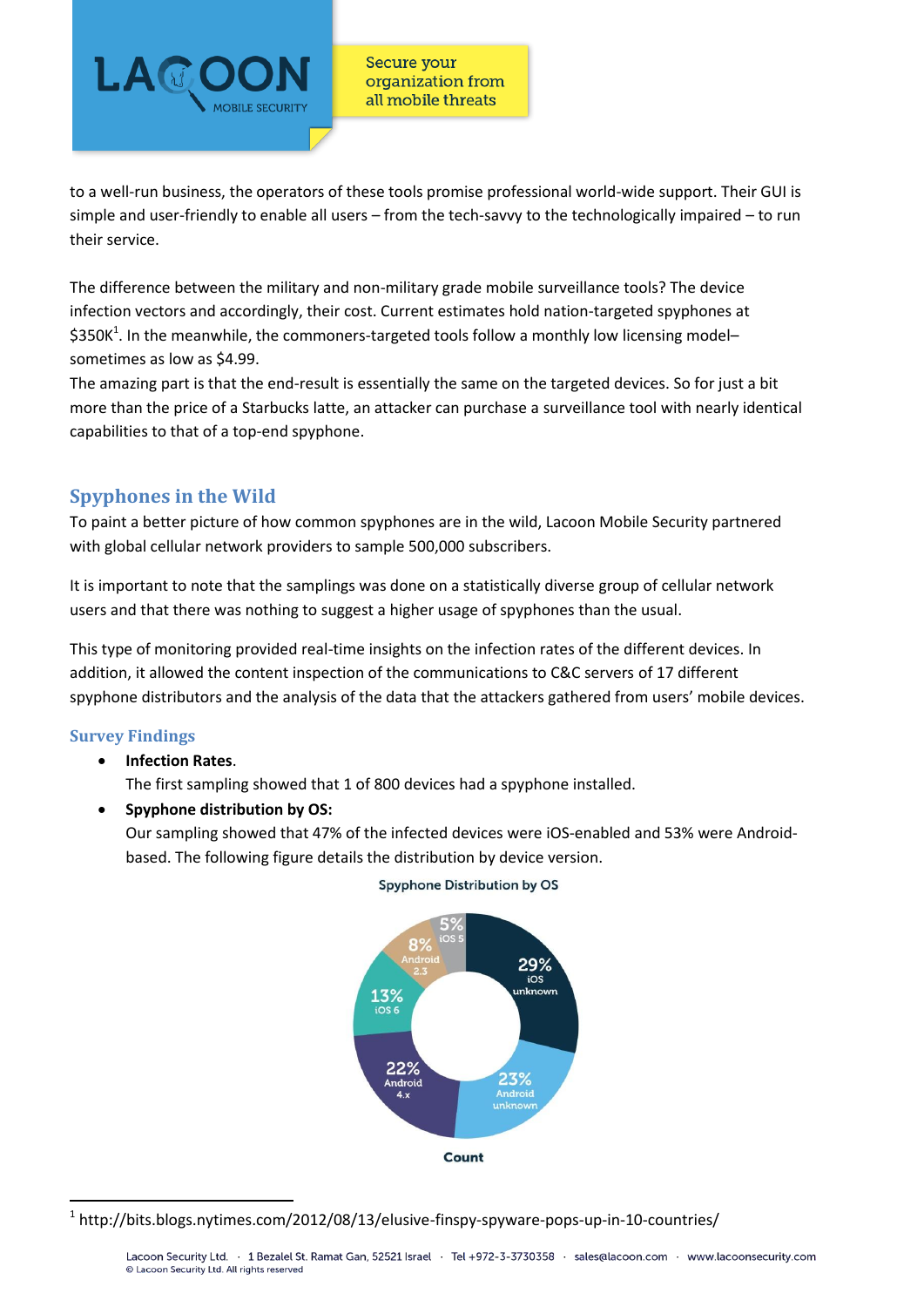

# **Myth-Busting the Security of Secure Containers**

Secure containers may rely on different defense mechanisms to protect the corporate data:

- Detection of JailBreaking (iOS) and Root (Android) devices.
- Prevention of the installation of applications from third-party markets in order to protect against malware.
- Encryption of data
- The built-in Mobile OS Sandbox component

However, these measures can be easily bypassed:

- **There's a huge Internet community involved in JailBreaking/ Rooting efforts.** A quick Google<sup>2</sup> search will retrieve not only hacker-oriented details, but also step-by-step guidelines<sup>3</sup> for the layman on JailBreaking the device.
- **The JailBreaking/Rooting detection mechanisms are quite restricted.** Usually, checks are performed only against the features which signify a JailBroken/Rooted device. For example, it will check whether Cydia – an iOS app which allows the downloading of third party applications – is installed, or SU – the tool used by Android to allow privileged operations. More importantly, there are no detection mechanisms for exploitation. So even if the secure container recognizes a JailBroken/Rooted device, there are no techniques to detect the actual privilege escalation.
- **Android, for example, attempts to prevent malicious app installation.** However, these measures are placed with mass malware in mind. Furthermore, third party application restrictions should protect against malware. As a security mechanism, this has previously been proved to be  $defeated<sup>4</sup>$ .

# **Behind the Scenes: Bypassing the Secure Container**

In the following sections we present proof of concepts for bypassing the secure container – both for Android, and for iOS-based devices.

## **Android-based devices**

1

A spyphone targeting Android-based devices can work in the following manner:

- 1. As demonstrated in BlackHat Vegas 2012, the attacker creates a "two-stage" application which bypasses the market's malicious app identification measures (e.g. Bouncer). By using the "twostage", the attacker can publish a seemingly innocent application. Once the victim installs the app, the app refers to the malicious code which is then downloaded.
- 2. The app exploits a mobile OS vulnerability which allows for privilege escalation. For example, the recent vulnerability in the Exynos<sup>5</sup> chipset in the drivers used by the camera and multimedia devices.

<sup>&</sup>lt;sup>2</sup> http://www.cultofmac.com/177385/why-i-love-my-jailbroken-iphone/

<sup>3</sup> http://www.gizmag.com/how-jailbreak-ios-6-cydia-iphone-4-ipod-touch-4g/24552/

<sup>4</sup> Black Hat Vegas 2012: Adventures in BouncerLand - http://media.blackhat.com/bh-us-

<sup>12/</sup>Briefings/Percoco/BH\_US\_12\_Percoco\_Adventures\_in\_Bouncerland\_WP.pdf

<sup>5</sup> http://www.securityweek.com/samsung-patch-vulnerable-exynos-powered-devices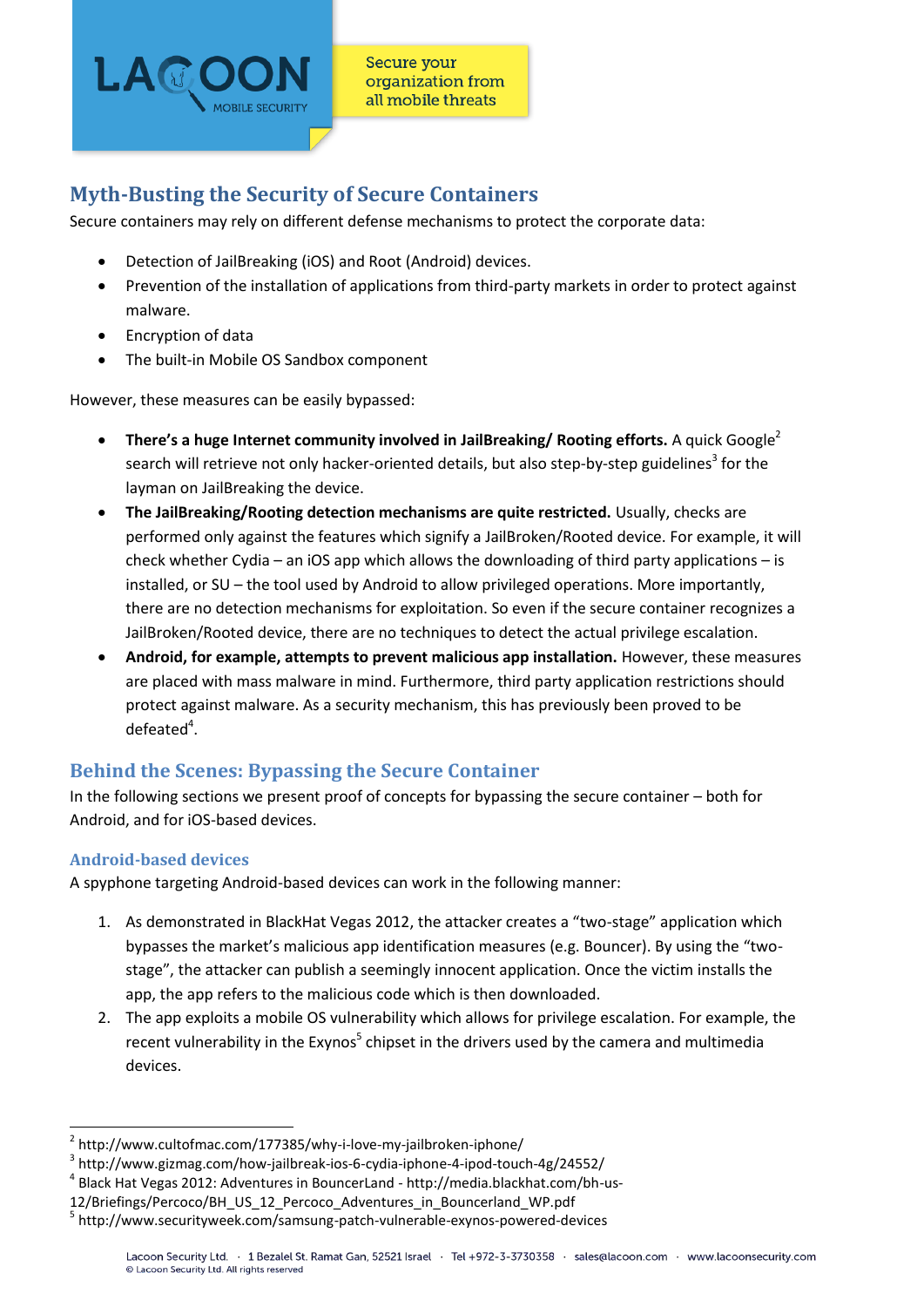

- 3. The spyphone creates a hidden 'suid' binary and uses it for privileged operations, such as reading the mobile logs (discussed in the next step). The file is placed in an execute-only directory (i.e. --x- -x--x), which allows it to remain hidden from most root detectors.
- 4. The spyphone listens to events in the 'adb' logs. These logs, and their corresponding access permissions, differ between Android versions. For versions 2.3 or less, it's possible to simply use the logging permissions. For Android version 4.0 and higher, root permissions are required in order to view the logs.
- 5. The spyphone waits for a log event that signifies that the user is reading an email:

|    | L Time                 | <b>PID</b> | TID  | Application | Tag         | Text                                                         |
|----|------------------------|------------|------|-------------|-------------|--------------------------------------------------------------|
|    | $1$ 01-24 12:47:3      | 2099       | 2134 |             | ClipboardS  | mCBPickerDialog enter case. MSG DISMISS DIALOG               |
|    | D 01-24 12:47:3 2099   |            | 2153 |             | KeyguardVi  | setHidden false                                              |
| D  | $01 - 24$ $12:47:3$    | 2099       | 2153 |             |             | KevguardVi setHidden false                                   |
| D  | $01 - 24$ $12:47:3$    | 2099       | 2153 |             |             | KevguardVi setHidden false                                   |
|    | $D = 01 - 24$ 12:47:3  | 2099       | 2153 |             |             | KeyquardVi setHidden false                                   |
|    | $I$ 01-24 12:47:3 3569 |            | 5579 |             | <b>GATE</b> | <gate-m>DEV ACTION COMPLETED</gate-m>                        |
| T  | $01 - 24$ $12:47:3$    | 2099       | 2134 |             | ClipboardS  | mCBPickerDialog enter case. MSG DISMISS DIALOG               |
|    | D 01-24 12:47:3 2099   |            | 2153 |             |             | KevguardVi setHidden false                                   |
| D  | $01 - 24$ $12:47:3$    | 2099       | 2153 |             |             | KevguardVi setHidden false                                   |
| D. | $01 - 24$ $12:47:3$    | 2099       | 2153 |             |             | KevguardVi setHidden false                                   |
|    | $D$ 01-24 12:47:3      | 2099       | 2153 |             |             | KevguardVi setHidden false                                   |
|    | $01-24$ $12:47:3$ 1904 |            | 2052 |             |             | SurfaceFli id=17 Removed HomeScreenActivity idx=2 Map Size=4 |

6. The spyphone dumps the heap using /proc/<pid>/maps and /mem. Accordingly, it can find the email structure, extract it and send it home.

| <b>COLOGIA</b>                                           |                                                 |  |                                                 |  |  |  |  |  | and distribution of the original and distribution of the second state of  |
|----------------------------------------------------------|-------------------------------------------------|--|-------------------------------------------------|--|--|--|--|--|---------------------------------------------------------------------------|
| 00153C90 02 00 00 00 C3 0A 00 00 3C 21 44 4F 43 54 59 50 |                                                 |  |                                                 |  |  |  |  |  | $\ldots$ . $\ldots$ DOCTYP</td                                            |
| 00153CA0                                                 |                                                 |  | 45 20 48 54 4D 4C 20 50 55 42 4C 49 43 20 22 2D |  |  |  |  |  | <b>B</b> HTML PUBLIC "-                                                   |
| 00153CB0                                                 | 2F 2F 57 33 43 2F 2F 44 54 44 20 48 54 4D 4C 20 |  |                                                 |  |  |  |  |  | //W3C//DTD HTML                                                           |
| 00153CC0 33 2E 32 2F 2F 45 4E 22 3E 0D 0A 3C 48 54 4D 4C |                                                 |  |                                                 |  |  |  |  |  | $3.2 // EN"$ <html< td=""></html<>                                        |
|                                                          |                                                 |  |                                                 |  |  |  |  |  | 00153CD0 3E 0D 0A 3C 48 45 41 44 3E 0D 0A 3C 4D 45 54 41 >< HEAD>< META   |
|                                                          |                                                 |  |                                                 |  |  |  |  |  | 00153CE0 20 48 54 54 50 2D 45 51 55 49 56 3D 22 43 6F 6E HTTP-EOUIV="Con  |
| 00153CF0 74 65 6E 74 2D 54 79 70 65 22 20 43 4F 4E 54 45 |                                                 |  |                                                 |  |  |  |  |  | tent-Type" CONTE                                                          |
| 00153D00 4E 54 3D 22 74 65 78 74 2F 68 74 6D 6C 3B 20 63 |                                                 |  |                                                 |  |  |  |  |  | NT="text/html: c                                                          |
| 00153D10 68 61 72 73 65 74 3D 57 69 6E 64 6F 77 73 2D 31 |                                                 |  |                                                 |  |  |  |  |  | harset=Windows-1                                                          |
|                                                          |                                                 |  |                                                 |  |  |  |  |  | 00153D20 32 35 32 22 3E 0D 0A 3C 4D 45 54 41 20 4E 41 4D 252">< META NAM  |
|                                                          |                                                 |  |                                                 |  |  |  |  |  | 00153D30 45 3D 22 47 65 6E 65 72 61 74 6F 72 22 20 43 4F E="Generator" CO |
|                                                          |                                                 |  |                                                 |  |  |  |  |  | 00153D40 4E 54 45 4E 54 3D 22 4D 53 20 45 78 63 68 61 6E NTENT="MS Exchan |

#### **iOS-based devices**

A spyphone targeting iOS-based devices generally needs to first Jailbreak the device, and then installs the container-bypassing software.

- 1. The attacker installs a signed application on the targeted device, through the Enterprise/ Developer certificate.
- 2. The attacker uses a Jailbreak exploit in order to inject code into the secure container. We use the standard DYLD\_INSERT\_LIBRARIES technique to insert our libraries into the shared memory. In this manner, our (signed) dylib will be loaded into memory when the secure container executes.
- 3. The attacker removes any trace of the Jailbreak.
- 4. The spyphone places hooks into the secure container using standard Objective-C hooking mechanisms.
- 5. The spyphone is alerted when an email is read and pulls the email from the UI elements of the ann.
- 6. Finally, the spyphone sends every email loaded to the spyphone's C&C server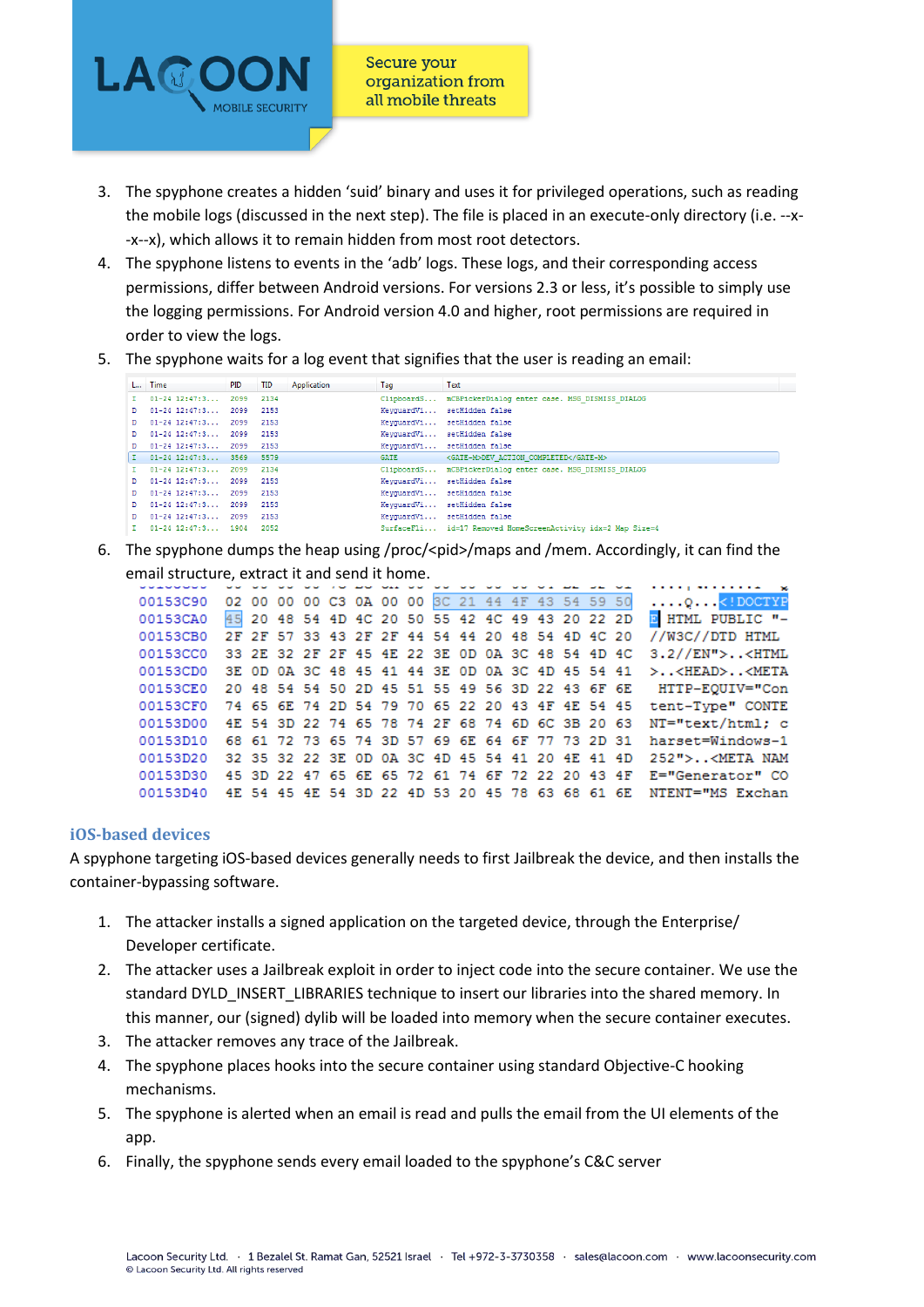

# **Conclusions**

The underlying notion of the secure container is that they depend on the integrity of the host system. This encourages us to deliberate the added value of the secure container:

- If the host system is *uncompromised*, what is the added value?
- If the host system is *compromised*, what is the added value?

Since the security of these secure containers is dependent on the integrity of the host system, it is enough for the attacker to target the host system.

In fact, we have seen this movie already. Desktop applications which have attempted to secure themselves, were targeted through the underlying OS. Although mobile OSes attempt to circumvent similar attacks by blocking off the OS to attackers and users alike, common and ever increasing JailBreaking/Rooting methods are rendering this safety mechanism irrelevant to targeted attacks.

In a similar fashion, the lessons learnt from the desktop equivalent may be applied here. If today the security industry understands that controls on devices themselves are not sufficient anymore to the realworld, we can expect the same in the mobile world.

It is important to recognize that infection is inevitable. As demonstrated throughout this whitepaper, MDMs cannot provide absolute security. They are certainly a beneficial tool for certain use cases such as management, compliance enforcement, DLP and physical loss. However, MDM is static and thus, inefficient against the dynamic nature of cyber-crime.

When introducing mobile devices into the organization, security professionals must ensure that they have enough visibility of the device's behavior in order to assess risk in real-time. Only then will they have enough information to take the right action required for mitigating the threat.

Risk metrics that assist in gaining visibility include:

- **Vulnerabilities and device usage.** Questions to ask include: is the device up to date? Are there any known vulnerabilities pertaining to the device's OS? Is the device connecting to a public hotspot?
- **App behavior.** For example, information obtained by static and dynamic analyses. Static analysis provides the necessary information on common app behavior. Dynamic analysis shows the actual app flow.
- **Correlation of events.** For example, outgoing text messages when the phone is locked should certainly raise an alert.

Risk metrics for real-time assessment is obtained by looking at network behavioral analysis and include:

- **Anomaly detection of communications of apps.** For example, communication to unknown servers.
- **Outgoing content inspection**. Inspecting what data is being extracted. Of course, this can only be done when the content is unencrypted.